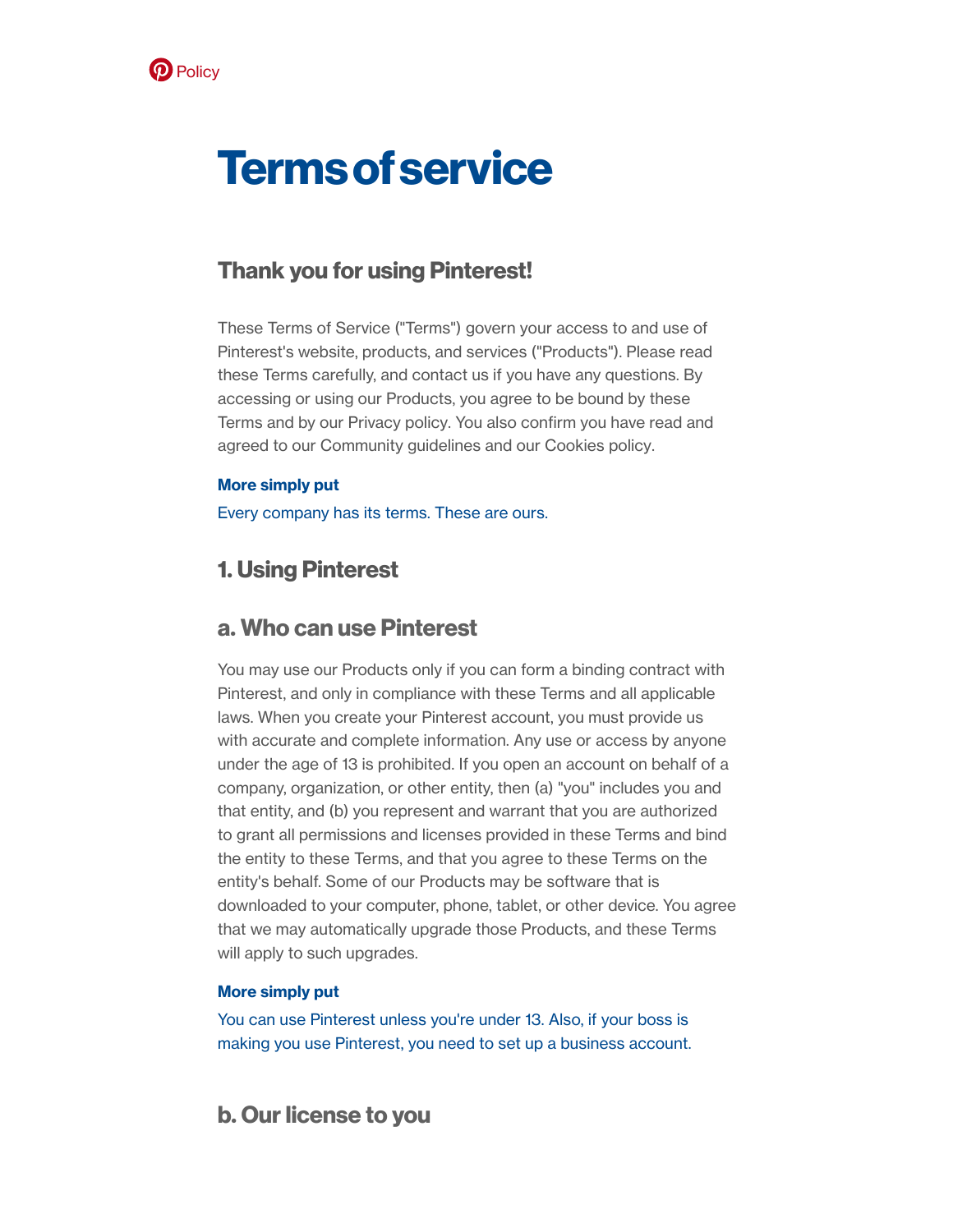

revocable license to use our Products.

## c. Commercial use of Pinterest

If you want to use our Products for commercial purposes you must create a business account and agree to our [Business](https://business.pinterest.com/business-terms-service) terms of service.

## 2. Your content

### a. Posting content

Pinterest allows you to post content, including photos, comments, links, and other materials. Anything that you post or otherwise make available on our Products is referred to as "User Content." You retain all rights in, and are solely responsible for, the User Content you post to Pinterest.

#### More simply put

If you post your content on Pinterest, it still belongs to you but we can show it to people and others can save it.

## b. How Pinterest and other users can use your content

You grant Pinterest and our users a non-exclusive, royalty-free, transferable, sublicensable, worldwide license to use, store, display, reproduce, save, modify, create derivative works, perform, and distribute your User Content on Pinterest solely for the purposes of operating, developing, providing, and using the Pinterest Products. Nothing in these Terms shall restrict other legal rights Pinterest may have to User Content, for example under other licenses. We reserve the right to remove or modify User Content for any reason, including User Content that we believe violates these Terms or our policies.

#### More simply put

Copies of content shared with others may remain even after you delete the content from your account.

#### c. How long we keep your content

Following termination or deactivation of your account, or if you remove any User Content from Pinterest, we may retain your User Content for a commercially reasonable period of time for backup, archival, or audit purposes. Furthermore, Pinterest and its users may retain and continue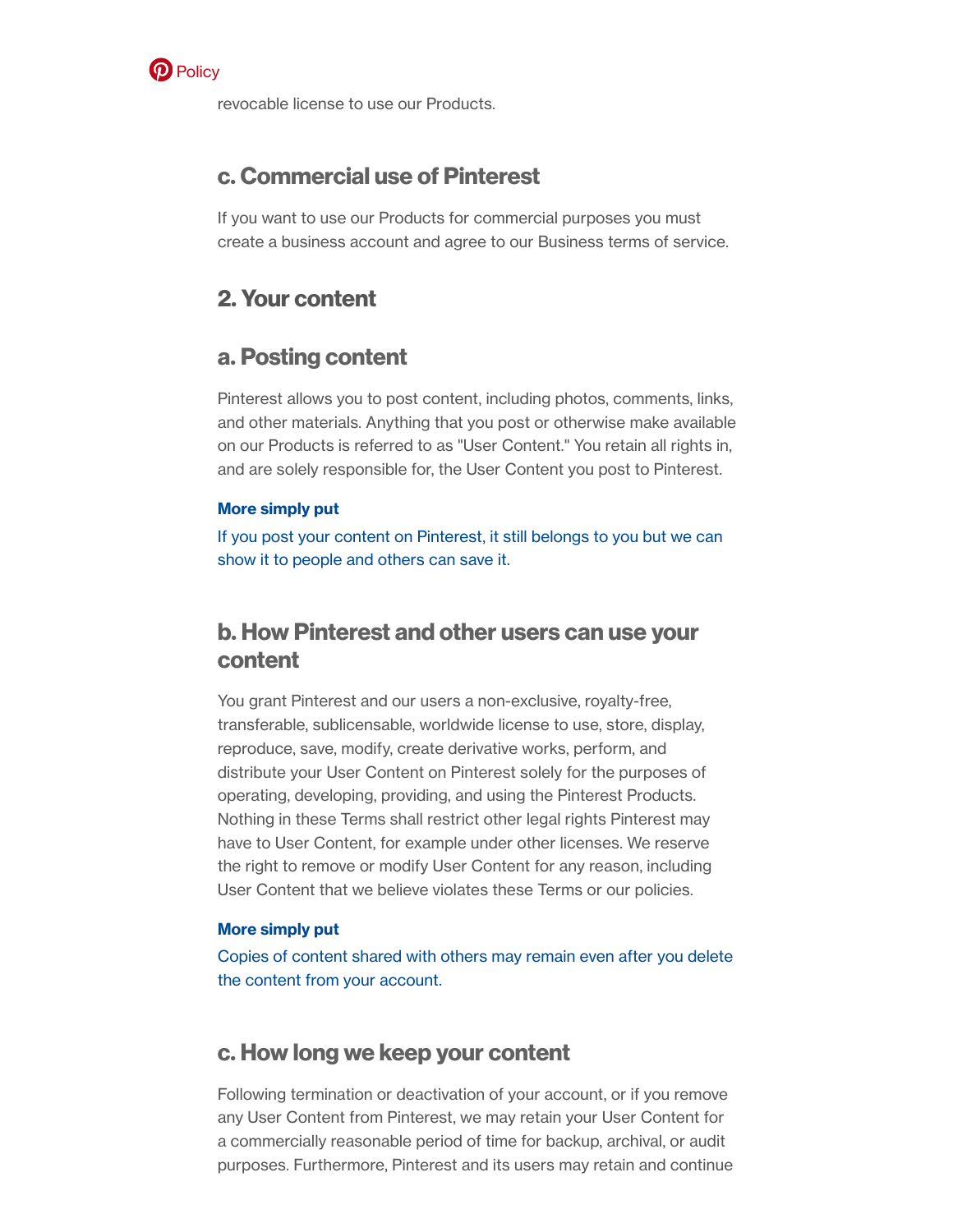

stored or shared through Pinterest.

# d. Feedback you provide

We value hearing from our users, and are always interested in learning about ways we can make Pinterest more awesome. If you choose to submit comments, ideas or feedback, you agree that we are free to use them without any restriction or compensation to you. By accepting your submission, Pinterest does not waive any rights to use similar or related Feedback previously known to Pinterest, or developed by its employees, or obtained from sources other than you

#### More simply put

Also, don't post porn or spam or be a jerk to other people on Pinterest. Oh, and we can actually use your suggestions to make Pinterest better.

## 4. Security

We care about the security of our users. While we work to protect the security of your content and account, Pinterest cannot guarantee that unauthorized third parties will not be able to defeat our security measures. We ask that you keep your password secure. Please notify us immediately of any compromise or unauthorized use of your account.

#### More simply put

You can help us fight spammers by keeping these [security](https://help.pinterest.com/en/articles/account-security-and-hacked-accounts) tips in mind.

# 5. Third-party links, sites, and services

Our Products may contain links to third-party websites, advertisers, services, special offers, or other events or activities that are not owned or controlled by Pinterest. We do not endorse or assume any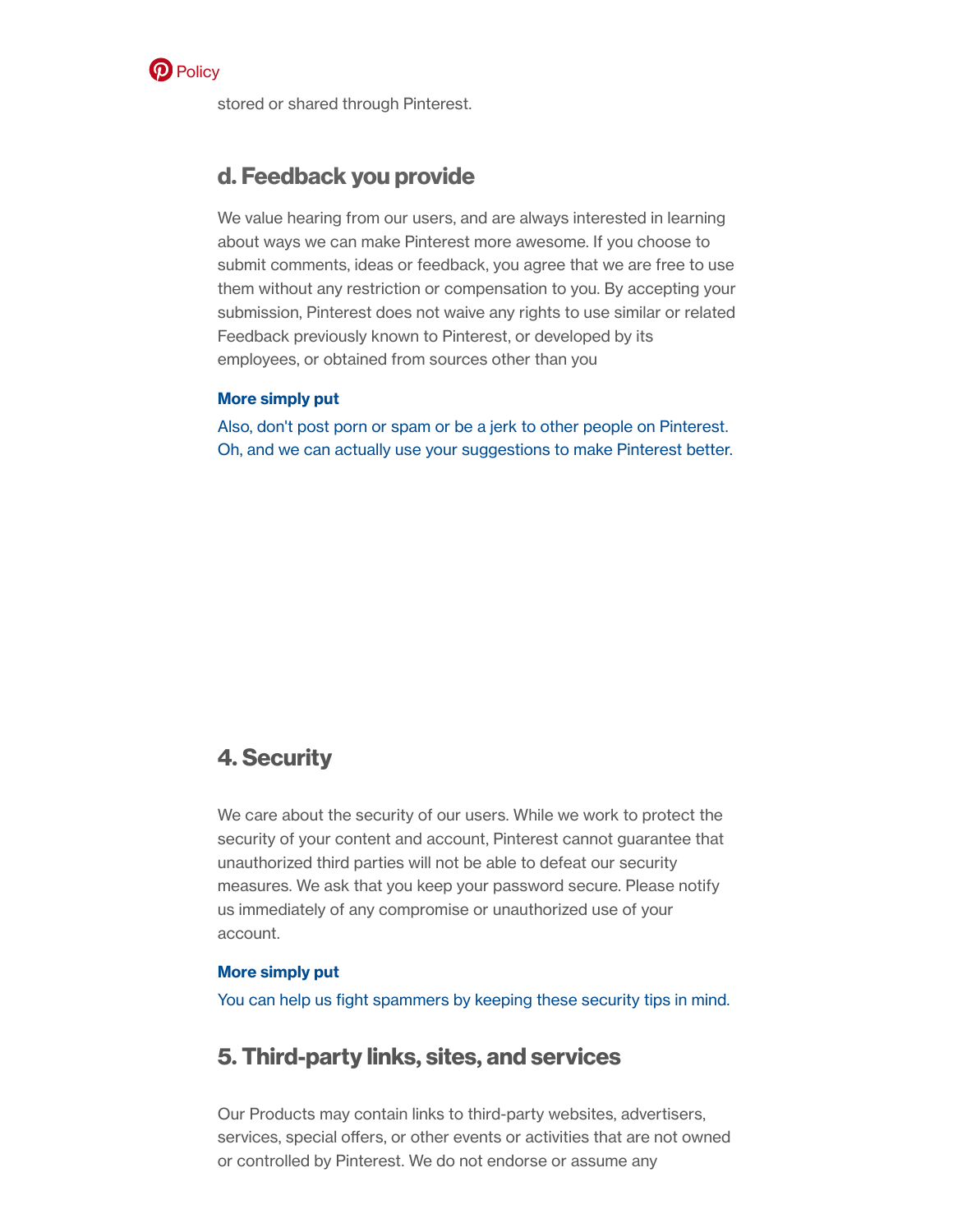

content from Pinterest, you do so at your own risk and you agree that Pinterest will have no liability arising from your use of or access to any third-party website, service, or content.

#### More simply put

Pins link to content off of Pinterest. Most of that stuff is awesome but we're not responsible when it's not.

## 6. Termination

Pinterest may terminate or suspend this license at any time, with or without cause or notice to you. Upon termination, you continue to be bound by Sections 2 and 6-12 of these Terms.

#### More simply put

We reserve the right to refuse service to anyone.

## 7. Indemnity

If you use our Products for commercial purposes without agreeing to our Business Terms as required by Section 1(c), as determined in our sole and absolute discretion, you agree to indemnify and hold harmless Pinterest and its respective officers, directors, employees and agents, from and against any claims, suits, proceedings, disputes, demands, liabilities, damages, losses, costs and expenses, including, without limitation, reasonable legal and accounting fees (including costs of defense of claims, suits or proceedings brought by third parties), in any way related to (a) your access to or use of our Products, (b) your User Content, or (c) your breach of any of these Terms.

#### More simply put

If we are sued because of something your business does on Pinterest, you have to pay our costs. Also, you should have created a business account and agreed to our commercial terms in the first place.

# 8. Disclaimers

The Products and all included content are provided on an "as is" basis without warranty of any kind, whether express or implied.

PINTEREST SPECIFICALLY DISCLAIMS ANY AND ALL WARRANTIES AND CONDITIONS OF MERCHANTABILITY, FITNESS FOR A PARTICULAR PURPOSE, AND NON-INFRINGEMENT, AND ANY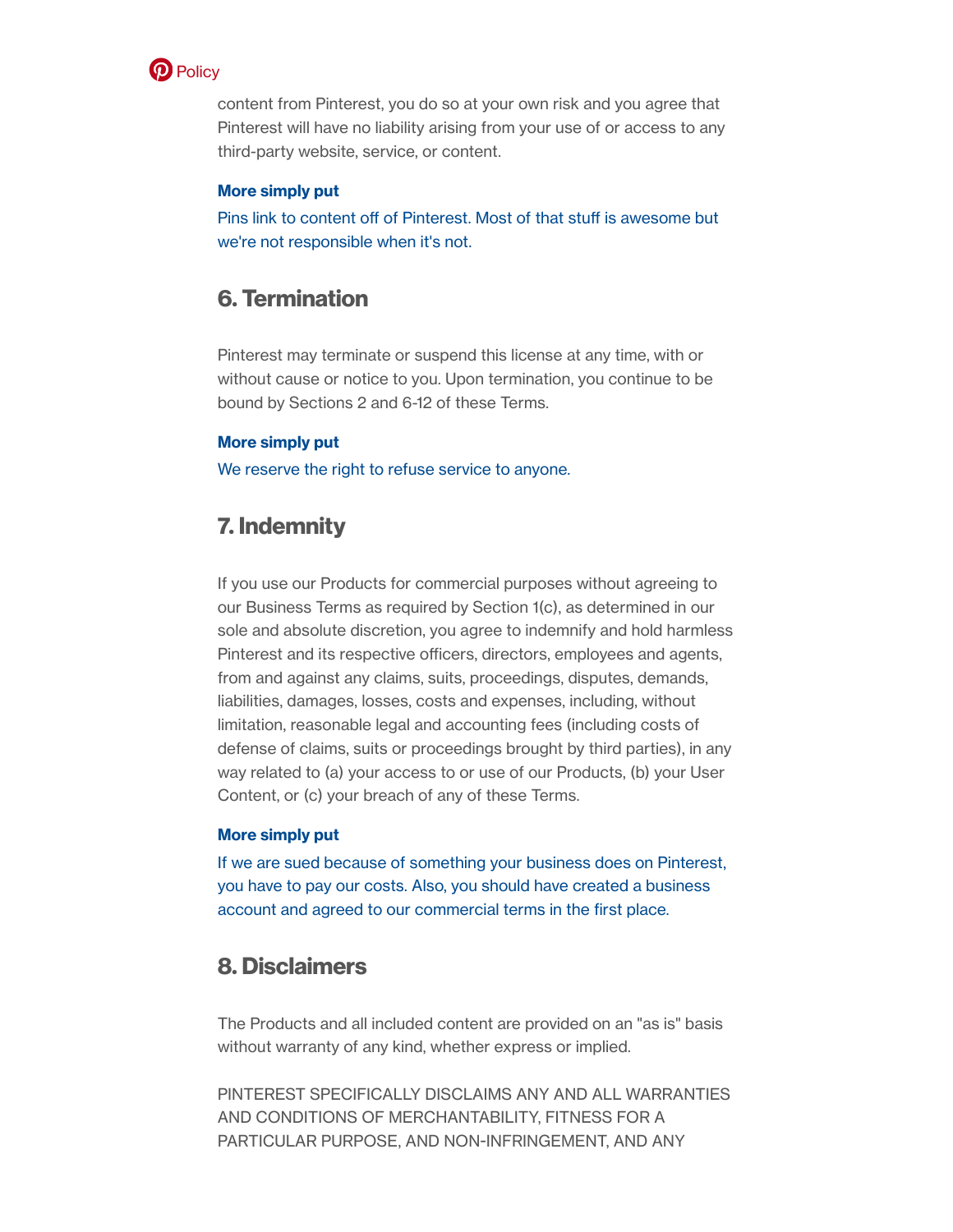

Pinterest takes no responsibility and assumes no liability for any User Content that you or any other user or third party posts or transmits using our Products. You understand and agree that you may be exposed to User Content that is inaccurate, objectionable, inappropriate for children, or otherwise unsuited to your purpose.

#### More simply put

Unfortunately, people post bad stuff on user-generated content sites like Pinterest. We take that kind of thing seriously but you still might run into it before we have a chance to take it down. If you see bad stuff, please [report](https://help.pinterest.com/articles/report-something-pinterest) it to us.

## 9. Limitation of liability

TO THE MAXIMUM EXTENT PERMITTED BY LAW, PINTEREST SHALL NOT BE LIABLE FOR ANY INDIRECT, INCIDENTAL, SPECIAL, CONSEQUENTIAL OR PUNITIVE DAMAGES, OR ANY LOSS OF PROFITS OR REVENUES, WHETHER INCURRED DIRECTLY OR INDIRECTLY, OR ANY LOSS OF DATA, USE, GOOD-WILL, OR OTHER INTANGIBLE LOSSES, RESULTING FROM (A) YOUR ACCESS TO OR USE OF OR INABILITY TO ACCESS OR USE THE PRODUCTS; (B) ANY CONDUCT OR CONTENT OF ANY THIRD PARTY ON THE PRODUCTS, INCLUDING WITHOUT LIMITATION, ANY DEFAMATORY, OFFENSIVE OR ILLEGAL CONDUCT OF OTHER USERS OR THIRD PARTIES; OR (C) UNAUTHORIZED ACCESS, USE OR ALTERATION OF YOUR TRANSMISSIONS OR CONTENT. IN NO EVENT SHALL PINTEREST'S AGGREGATE LIABILITY FOR ALL CLAIMS RELATING TO THE PRODUCTS EXCEED ONE HUNDRED U.S. DOLLARS (U.S. \$100.00).

#### More simply put

We are building the best service we can for you but we can't promise it will be perfect. We're not liable for various things. If you think we are, let's try to work it out like adults.

## 10. Arbitration

For any dispute you have with Pinterest, you agree to first contact us and attempt to resolve the dispute with us informally. If Pinterest has not been able to resolve the dispute with you informally, we each agree to resolve any claim, dispute, or controversy (excluding claims for injunctive or other equitable relief) arising out of or in connection with or relating to these Terms by binding arbitration by the American Arbitration Association ("AAA") under the Commercial Arbitration Rules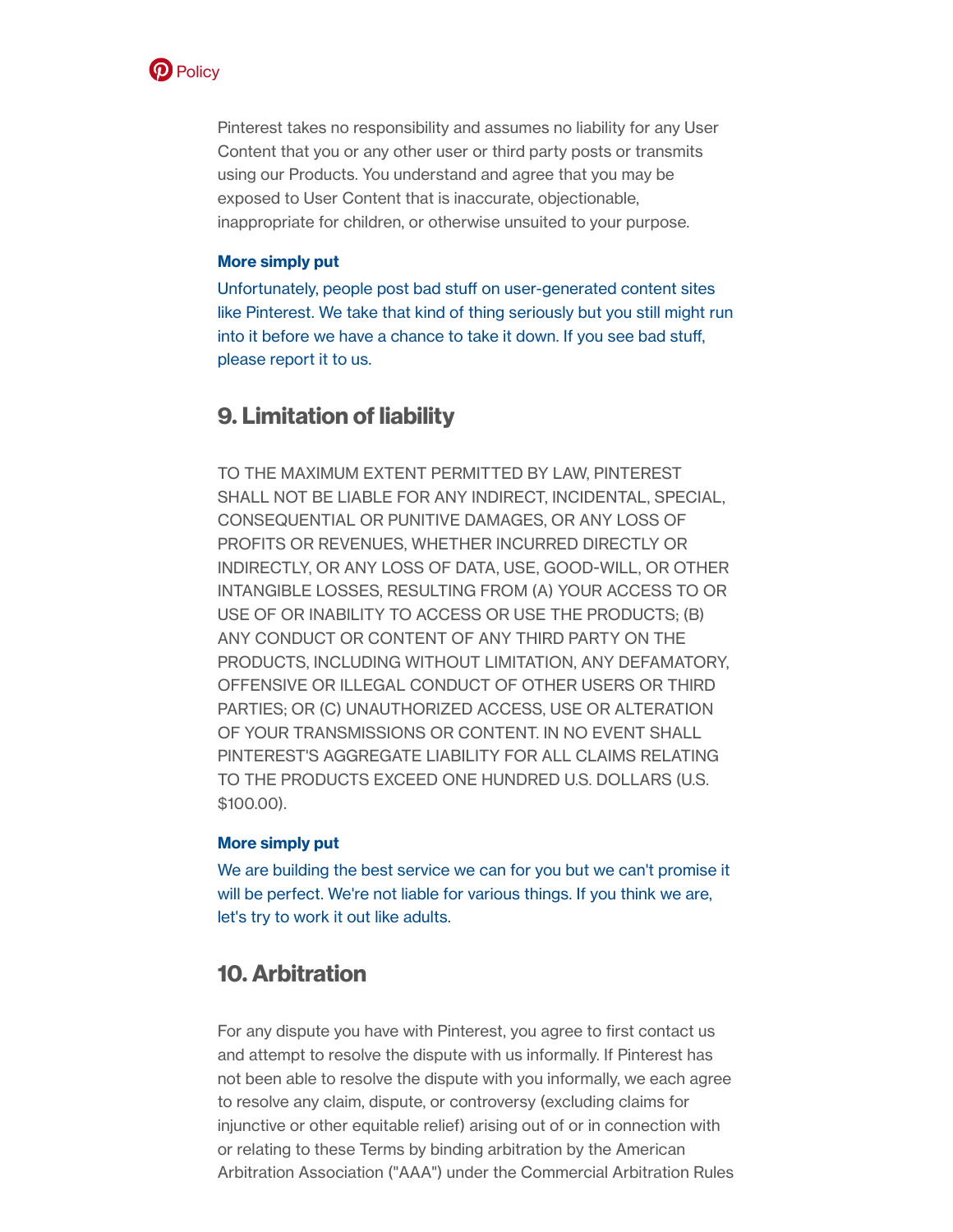

agree otherwise, the arbitration will be conducted in the county where you reside. Each party will be responsible for paying any AAA filing, administrative and arbitrator fees in accordance with AAA rules, except that Pinterest will pay for your reasonable filing, administrative, and arbitrator fees if your claim for damages does not exceed \$75,000 and is non-frivolous (as measured by the standards set forth in Federal Rule of Civil Procedure 11(b)). The award rendered by the arbitrator shall include costs of arbitration, reasonable attorneys' fees and reasonable costs for expert and other witnesses, and any judgment on the award rendered by the arbitrator may be entered in any court of competent jurisdiction. Nothing in this Section shall prevent either party from seeking injunctive or other equitable relief from the courts for matters related to data security, intellectual property or unauthorized access to the Service. ALL CLAIMS MUST BE BROUGHT IN THE PARTIES' INDIVIDUAL CAPACITY, AND NOT AS A PLAINTIFF OR CLASS MEMBER IN ANY PURPORTED CLASS OR REPRESENTATIVE PROCEEDING, AND, UNLESS WE AGREE OTHERWISE, THE ARBITRATOR MAY NOT CONSOLIDATE MORE THAN ONE PERSON'S CLAIMS. YOU AGREE THAT, BY ENTERING INTO THESE TERMS, YOU AND PINTEREST ARE EACH WAIVING THE RIGHT TO A TRIAL BY JURY OR TO PARTICIPATE IN A CLASS ACTION.

To the extent any claim, dispute or controversy regarding Pinterest or our Products isn't arbitrable under applicable laws or otherwise: you and Pinterest both agree that any claim or dispute regarding Pinterest will be resolved exclusively in accordance with Clause 11 of these Terms.

# 11. Governing law and jurisdiction

These Terms shall be governed by the laws of the State of California, without respect to its conflict of laws principles. We each agree to submit to the personal jurisdiction of a state court located in San Francisco County, California or the United States District Court for the Northern District of California, for any actions not subject to Section 10 (Arbitration).

#### More simply put

The Bay Area is beautiful this time of year. It doesn't matter what time of year it is, that's what's so great! Anyway, you'll have to sue us here.

## 12. General terms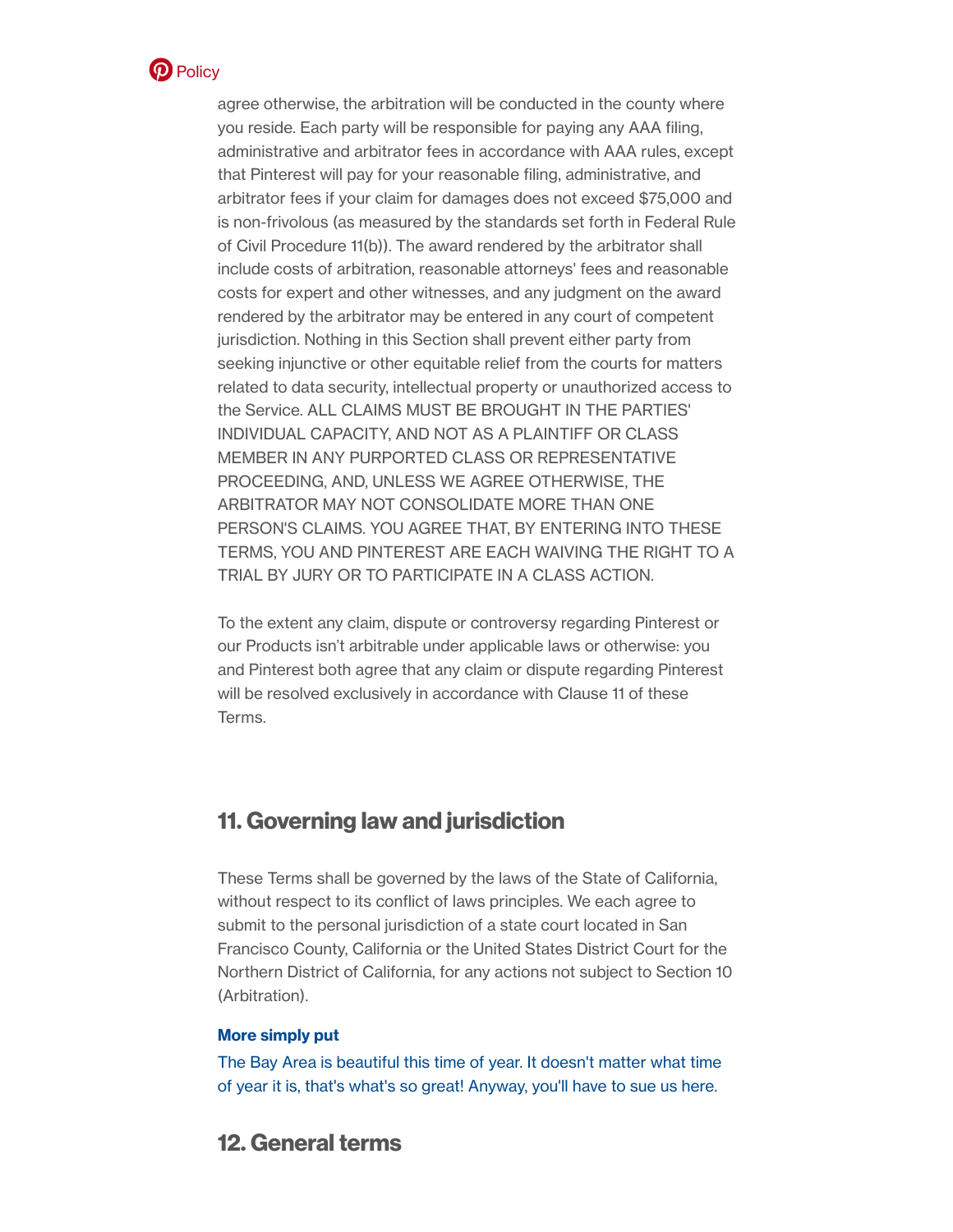

Pinterest reserves the right to determine the form and means of providing notifications to you, and you agree to receive legal notices electronically if we so choose. We may revise these Terms from time to time and the most current version will always be posted on our website. If a revision, in our sole discretion, is material we will notify you. By continuing to access or use the Products after revisions become effective, you agree to be bound by the revised Terms. If you do not agree to the new terms, please stop using the Products.

#### More simply put

If we're making a big change to the terms, we'll let you know.

## **Assignment**

These Terms, and any rights and licenses granted hereunder, may not be transferred or assigned by you, but may be assigned by Pinterest without restriction. Any attempted transfer or assignment in violation hereof shall be null and void.

## Entire agreement/severability

These Terms, together with the Privacy policy and any amendments and any additional agreements you may enter into with Pinterest in connection with the Products, shall constitute the entire agreement between you and Pinterest concerning the Products. If any provision of these Terms is deemed invalid, then that provision will be limited or eliminated to the minimum extent necessary, and the remaining provisions of these Terms will remain in full force and effect.

## No waiver

No waiver of any term of these Terms shall be deemed a further or continuing waiver of such term or any other term, and Pinterest's failure to assert any right or provision under these Terms shall not constitute a waiver of such right or provision.

# **Parties**

Pinterest is a worldwide service and our reference to Pinterest in these Terms includes Pinterest Inc. and all of its worldwide subsidiaries. If you live in the United States, these Terms are a contract between you and Pinterest Inc., 808 Brannan Street, San Francisco, CA 94103. If you live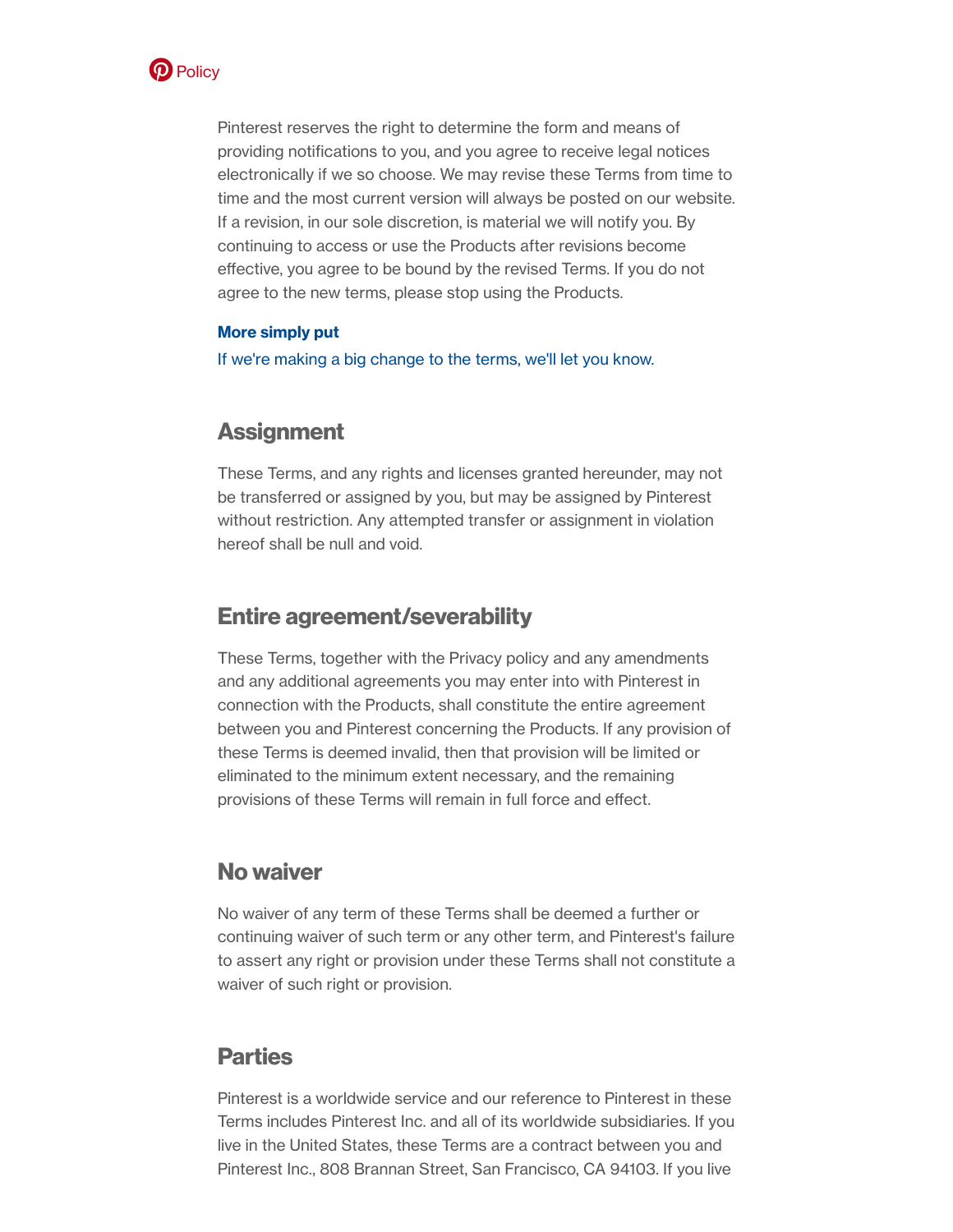

Palmerston House, 2nd Floor, Fenian Street, Dublin 2, Ireland.

More simply put Who you deal with depends on where you live.

Effective November 1, 2016



English

| <b>About us</b>         | <b>Our policies</b>          |
|-------------------------|------------------------------|
| <b>What's Pinterest</b> | Copyright & Trademark        |
| Our blog                | Terms of service             |
| Our Pinterest page      | <b>Privacy &amp; Cookies</b> |
| Engineering blog        | More info                    |
| <b>Brand guidelines</b> | For businesses               |
| Careers                 |                              |
|                         | For developers               |
| <b>Help Center</b>      | For press                    |

© Pinterest 2017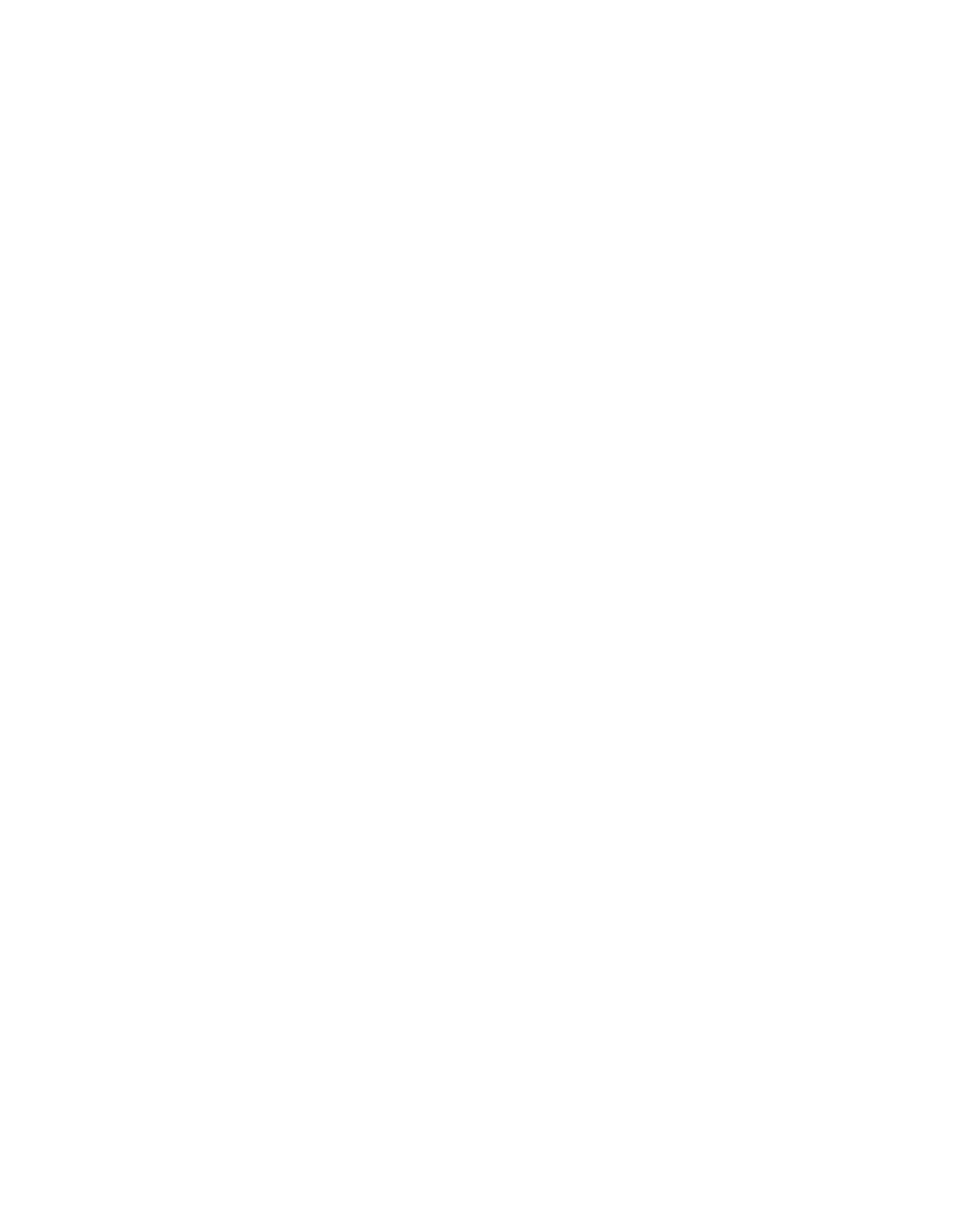$\equiv$